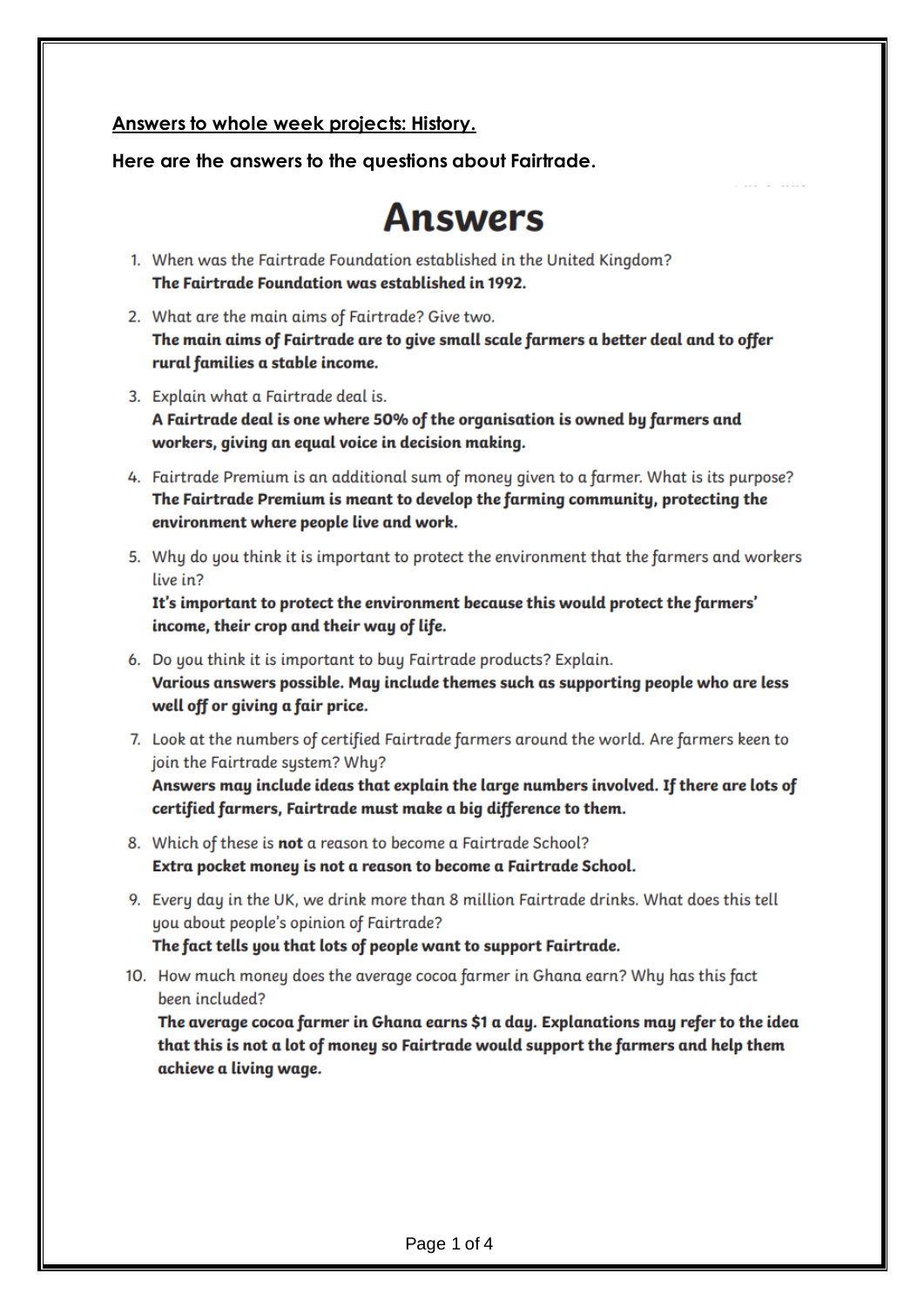## **Science**

**Here are the answers to last week's Science.**

**Science: Electricity Assessment**

**Please write the answers to these questions about electricity in your book. I will send you the mark scheme on Monday.**

### **Q1.**

(a)

|     | Do different cells affect the<br>brightness of a bulb?          |                                      |
|-----|-----------------------------------------------------------------|--------------------------------------|
|     | How many bulbs can be lit by one<br>cell?                       |                                      |
|     | Does the number of cells affect the<br>brightness of a bulb?    | √                                    |
|     | Does the number of switches affect<br>the brightness of a bulb? |                                      |
|     | Does the direction of cells affect the<br>brightness of a bulb? | $\checkmark$                         |
| (b) |                                                                 |                                      |
|     | <b>Incinoal</b><br>bulb<br>switch<br>wire<br>oel<br>amponent    |                                      |
|     | Symbol                                                          |                                      |
| (c) | she should cut them to the same size                            |                                      |
|     | she should use wires that are the same length                   |                                      |
| (d) |                                                                 |                                      |
|     | how quickly the bulb<br>lights up                               | how bright the bulb<br>is            |
|     | how many wires<br>there are                                     | what metals the<br>wires are made of |
|     |                                                                 |                                      |
|     |                                                                 |                                      |

 $\checkmark$ 

 $\checkmark$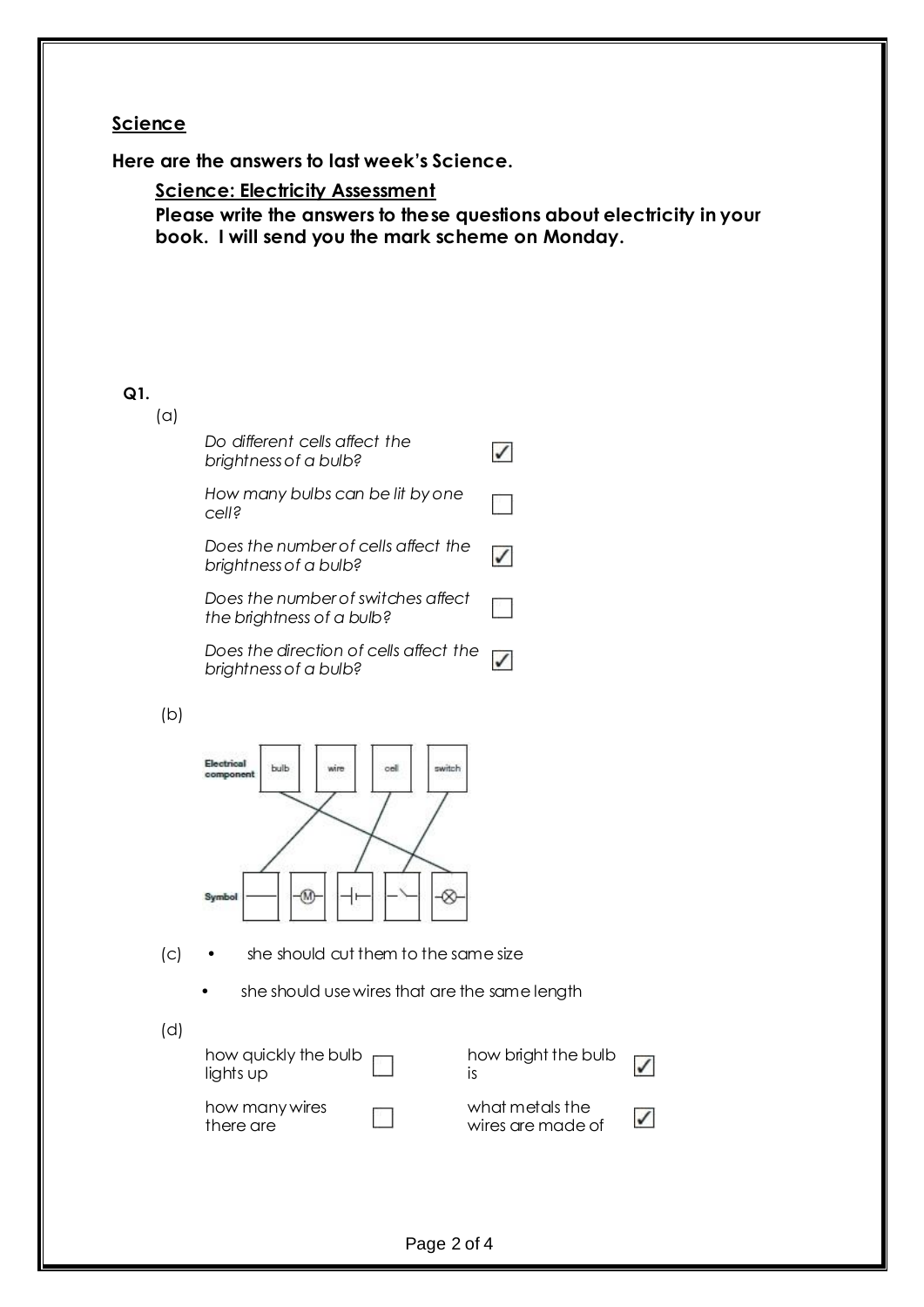**Q2.**

(a)

| <b>Circuit symbol</b> | Name of part   |  |
|-----------------------|----------------|--|
|                       | switch         |  |
|                       | buzzer [given] |  |
|                       | bulb/lamp      |  |
|                       | cell/battery   |  |

- (b) (i) close the switch
	- check if the switch is closed
	- complete/close the circuit.
	- (ii) add a battery.
		- **or**
		- take away one/both of the lamps/bulbs.

## **Q3.**

(a) (i)



(ii) a cell or a battery.